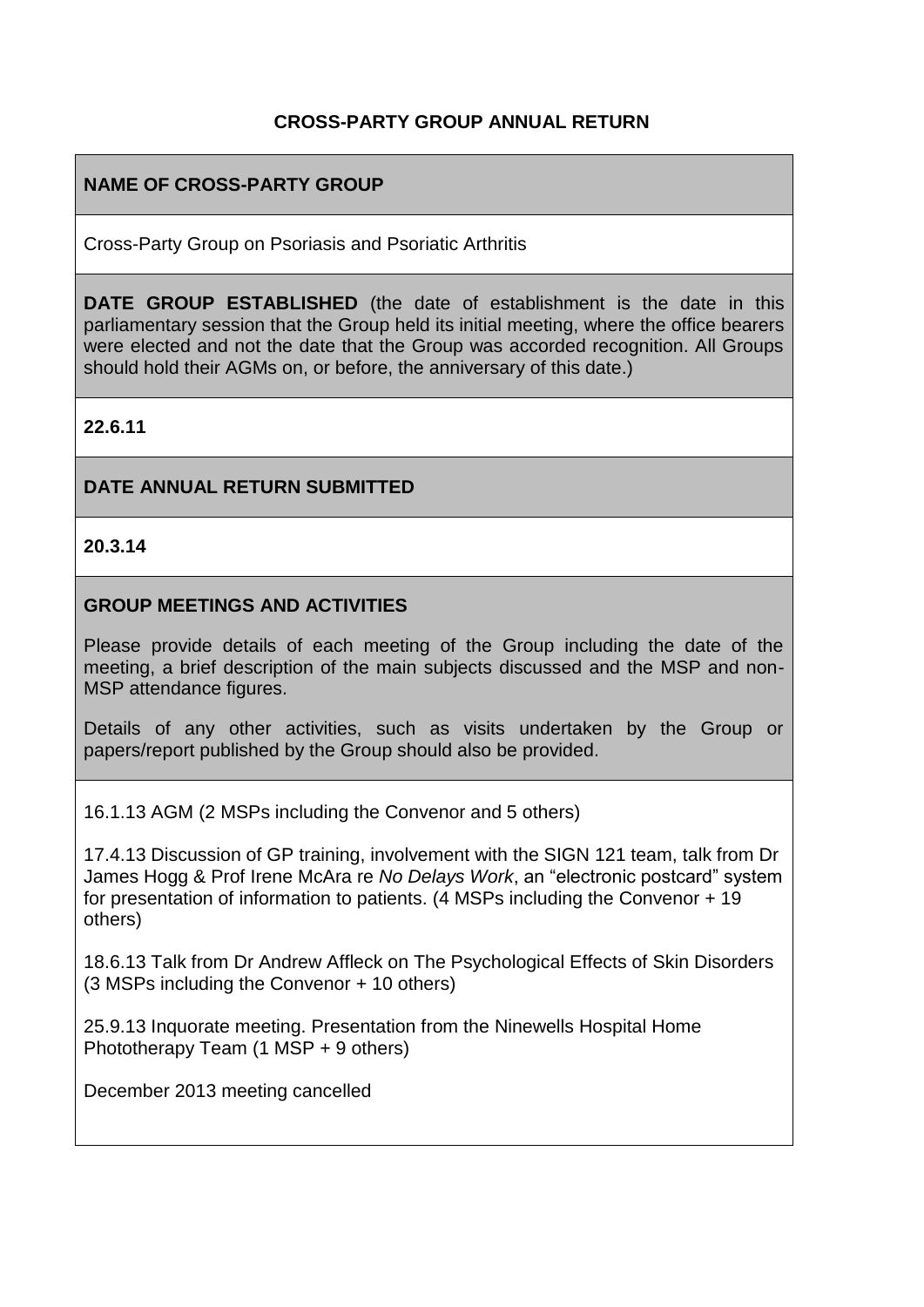# **MSP MEMBERS OF THE GROUP**

Please provide names of all MSP members of the Group. Note that only names need to be provided, no party designation or other information is required.

Dave Thompson

Jim Hume

Linda Fabiani

Malcolm Chisholm

Margaret Mitchell

Ken Macintosh

James Dornan

Fiona McLeod

### **NON-MSP MEMBERS OF THE GROUP**

For organisational members please provide only the name of the organisation, it is not necessary to provide the name(s) of individuals who may represent the organisation at meetings of the Group.

| <b>Individuals</b> | Mary Blackford               |
|--------------------|------------------------------|
|                    | <b>Duncan Bowers</b>         |
|                    | Dr Lesley Diack              |
|                    | Jacqui Low                   |
|                    | Dr Lorna McHattie            |
|                    | Dr Daniel Kemmett            |
|                    | Claire Mcgeachie             |
|                    | Liz McIvor                   |
|                    | Anne Muir                    |
|                    | <b>Caroline Murray</b>       |
|                    | Barbara Page                 |
|                    | <b>Claire Stewart</b>        |
|                    | Jim Walker                   |
|                    | Dr Hilary Wilson             |
|                    | Balaparankiriyan Thanekaslam |
|                    | Janice Johnson               |
|                    | Denis Johnston               |
|                    | Dr David Bilsland            |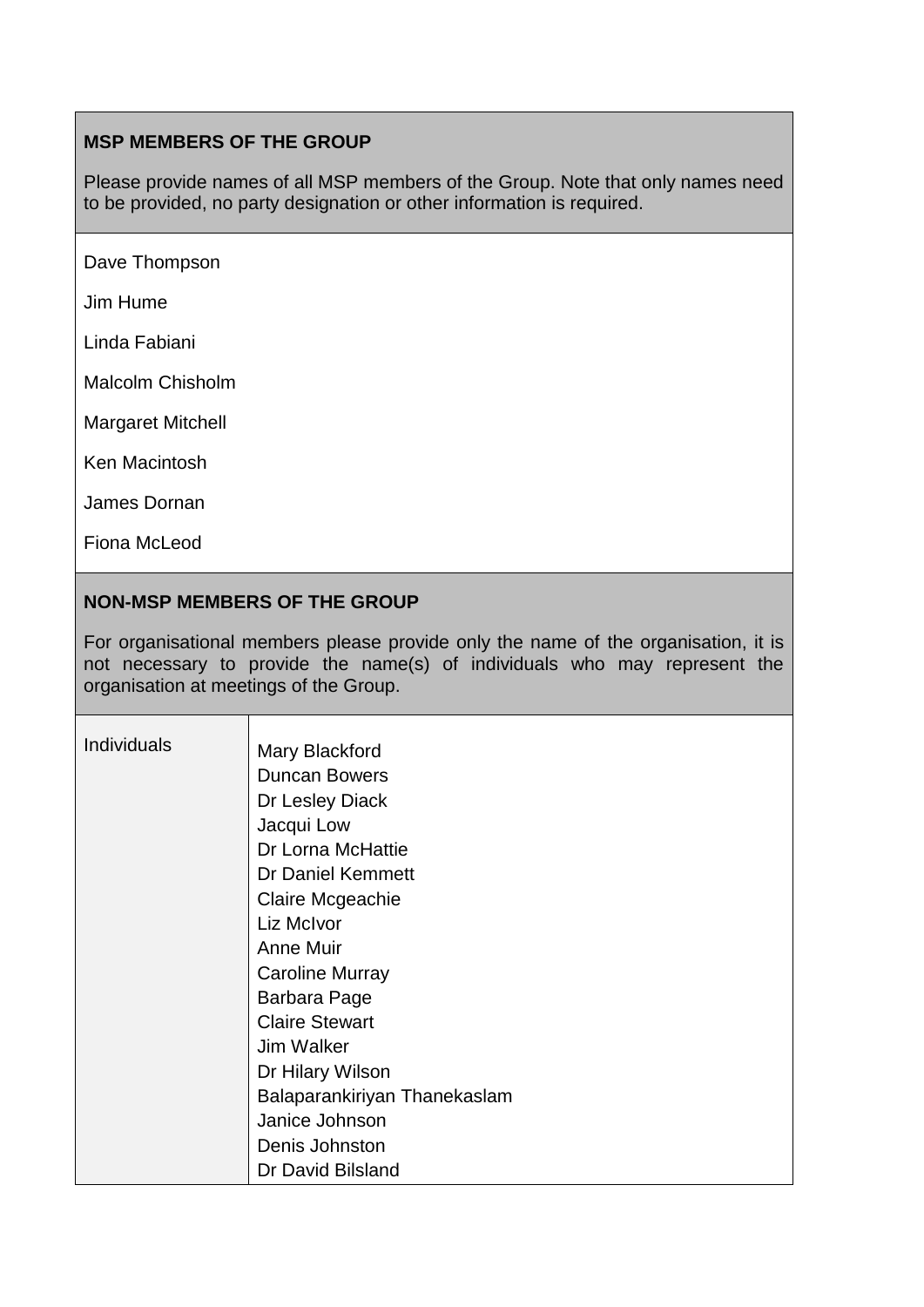|               | John Docherty                                                               |
|---------------|-----------------------------------------------------------------------------|
|               | Nancy Taylor                                                                |
|               | <b>Stewart Campbell</b>                                                     |
|               | <b>Helen McAteer</b>                                                        |
|               | Irene Clayton                                                               |
|               | <b>Keith Small</b>                                                          |
|               | <b>Maureen Robinson</b>                                                     |
|               | Dr Iain Campbell                                                            |
|               | Amy Hefford                                                                 |
|               | Diane Thomson                                                               |
|               | Duncan Dow                                                                  |
|               | Dr Stewart Douglas                                                          |
|               | Jacqueline Forde                                                            |
|               | <b>Guy Armstrong</b>                                                        |
|               | <b>Fiona Hamill</b>                                                         |
|               | <b>Tony Bramley</b>                                                         |
|               | <b>Grainne Morrison</b>                                                     |
|               | Dr John Hunter                                                              |
|               | <b>Phil Atkinson</b>                                                        |
|               | <b>Charlotte Hanson-Hall</b>                                                |
|               | Mairi MacIver                                                               |
|               | Sarah McAleenan                                                             |
|               | <b>Steve McBride</b>                                                        |
|               | Federico Moscogiuri                                                         |
|               | Maureen O'Reilly                                                            |
|               | Louise Peardon                                                              |
|               | Leigh Smith                                                                 |
|               | Dr David Burden                                                             |
|               | <b>Marion Butchart</b>                                                      |
|               | Sheila Hannay                                                               |
|               | Catherine O'Hara                                                            |
|               | Dr Girish Gupta                                                             |
|               | Dr Colin Morton                                                             |
|               | Dr Colin Fleming                                                            |
|               |                                                                             |
|               |                                                                             |
| Organisations | <b>Genus Pharmaceutical</b>                                                 |
|               | <b>Scottish Dermatological Society</b><br><b>Skincare Campaign Scotland</b> |
|               | <b>NHS Education for Scotland</b>                                           |
|               | <b>Psoriasis Association</b>                                                |
|               | Leo Derm                                                                    |
|               | Morhamburn                                                                  |
|               | <b>Merck</b>                                                                |
|               | <b>Arthritis Care</b>                                                       |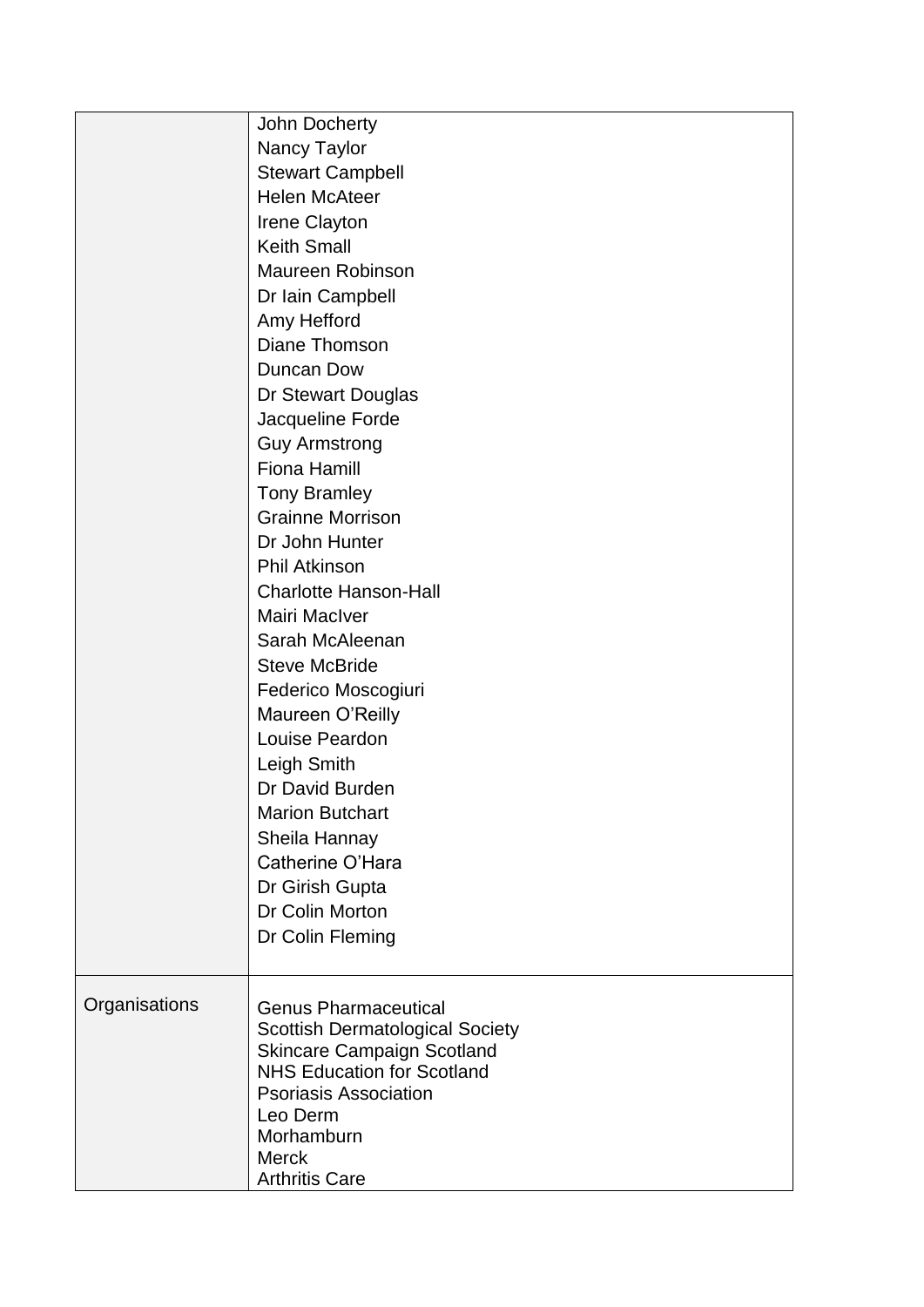| Abbott                                 |
|----------------------------------------|
| <b>PSALV</b>                           |
| Arthritis and Musculoskeletal Alliance |
| <b>MSD</b>                             |
| Pfizer                                 |
| <b>Stiefel</b>                         |
| Janssen Cilag                          |
| Health Inequalities Alliance Ltd       |
| IndigoGalderma                         |
| <b>Novartis</b>                        |
|                                        |
|                                        |

# **GROUP OFFICE BEARERS**

Please provide names for all office bearers. The minimum requirement is that two of the office bearers are MSPs and one of these is Convener – beyond this it is a matter for the Group to decide upon the office bearers it wishes to have. It is permissible to have more than one individual elected to each office, for example, coconveners or multiple deputy conveners.

| Convener               | Dave Thompson MSP |
|------------------------|-------------------|
| <b>Deputy Convener</b> | James Dornan MSP  |
| Secretary              | Mary Blackford    |
| <b>Treasurer</b>       | N/A               |

## **FINANCIAL BENEFITS OR OTHER BENEFITS RECEIVED BY THE GROUP**

Please provide details of any financial or material benefit(s) received from a single source in a calendar year which has a value, either singly or cumulatively, of more than £500. This includes donations, gifts, hospitality or visits and material assistance such as secretariat support.

Details of material support should include the name of the individual providing support, the value of this support over the year, an estimate of the time spent providing this support and the name of the organisation that this individual is employed by / affiliated to in providing this support.

Groups should provide details of the date on which the benefit was received, the value of the benefit and a brief description of the benefit.

N/A